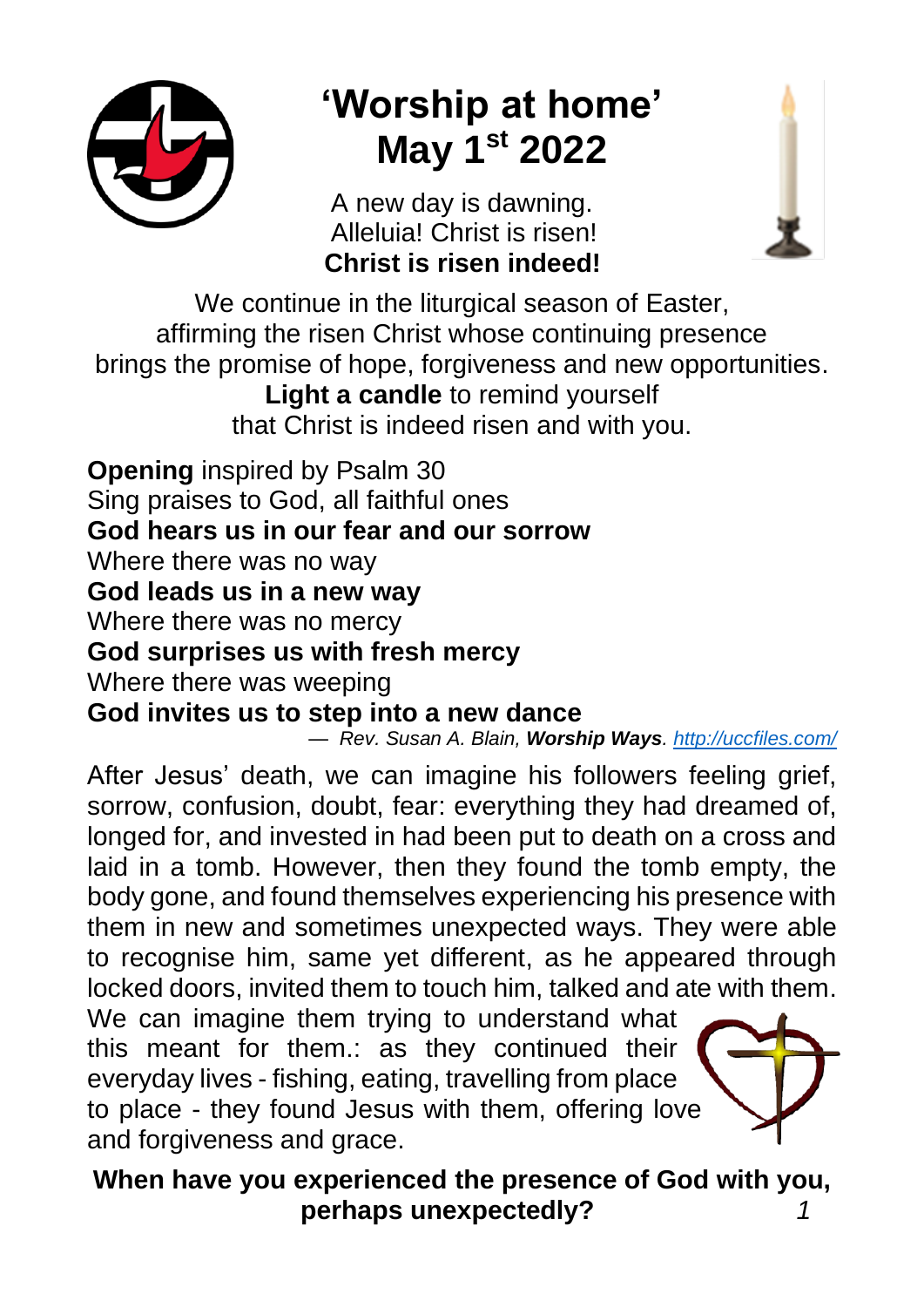#### **John 21:1-19**

*Later, Jesus appeared again to the disciples beside the Sea of Galilee. This is how it happened. Several of the disciples were there—Simon Peter, Thomas (nicknamed the Twin), Nathanael from Cana in Galilee, the sons of Zebedee, and two other disciples. Simon Peter said, "I'm going fishing." "We'll come, too," they all said. So they went out in the boat, but they caught nothing all night. At dawn Jesus was standing on the beach, but the disciples couldn't see who he was. He called out, "Fellows, have you caught any fish?" "No," they replied. Then he said, "Throw out your net on the right-hand side of the boat, and you'll get some!" So they did, and they couldn't haul in the net because there were so many fish in it. Then the disciple Jesus loved said to Peter, "It's the Lord!" When Simon Peter heard that it was the Lord, he put on his tunic (for he had stripped for work), jumped into the water, and headed to shore. The others stayed with the boat and pulled the loaded net to the shore, for they were only* 

*about a hundred yards from shore. When they got there, they found breakfast waiting for them—fish cooking over a charcoal fire, and some bread. "Bring some of the fish you've just caught," Jesus said. So Simon Peter went aboard and dragged the net to the shore. There were 153 large fish, and yet the net hadn't torn. "Now come and have some breakfast!" Jesus said. None of the disciples dared to ask him, "Who are you?" They knew it was the Lord. Then Jesus served them the bread and the fish. This was the third time Jesus had appeared to his disciples since he had been raised from the dead. After breakfast Jesus asked Simon Peter, "Simon son of John, do you love me more than these?" "Yes, Lord," Peter replied, "you know I love you." "Then feed my lambs," Jesus told him. Jesus repeated the question: "Simon son of John, do you love me?" "Yes, Lord," Peter said, "you know I love you." "Then take care of my sheep," Jesus said. A third time he asked him, "Simon son of John, do you love me?"*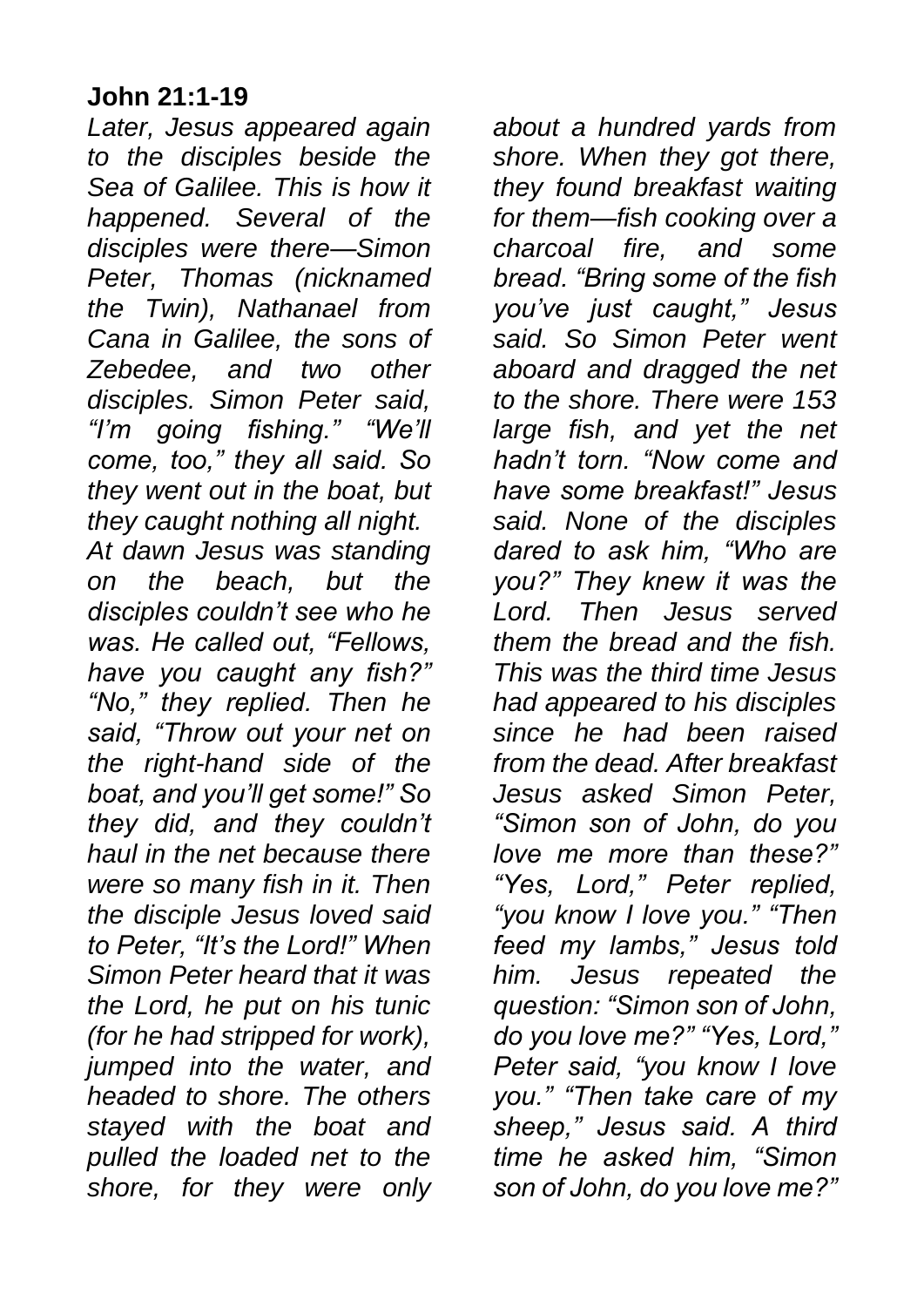*Peter was hurt that Jesus asked the question a third time. He said, "Lord, you know everything. You know that I love you." Jesus said, "Then feed my sheep. "I tell you the truth, when you were young, you were able to do as you liked; you dressed yourself and went wherever*  *you wanted to go. But when you are old, you will stretch out your hands, and others will dress you and take you where you don't want to go." Jesus said this to let him know by what kind of death he would glorify God. Then Jesus told him, "Follow me." New Living Translation*

In the darkness of night, the disciples go fishing. After the events of Easter, we can imagine their uncertainty, their questions, perhaps a feeling of regret as they considered how things might have been different. And how disheartening to not catch anything

after trying all night! Many of us have experienced dark times of struggle and uncertainty and emptiness. As the light of dawn breaks over the horizon, Jesus appears, bringing light and hope. He prompts them to change their outlook and try something new and different, with abundant results.



*Hermano Leon Clipart*

*Is it possible that finding what I'm looking for requires just the slightest adjustment in my way of seeing? How can pulling up my net, moving it a few feet over, throwing it back in the same waters, make a difference? And yet...*

*What other slight adjustments to my life, my character, my thinking, my relating to family, friends, neighbours, the world, might change barrenness to fecundity? At any given moment there's probably at least 153 ways to begin. Suzanne Guthrie http://www.edgeofenclosure.org/easter3c.html*



**When have you been prompted to see things differently, or experienced a change of outlook, and found Christ bringing light and hope to your situation?** *3*